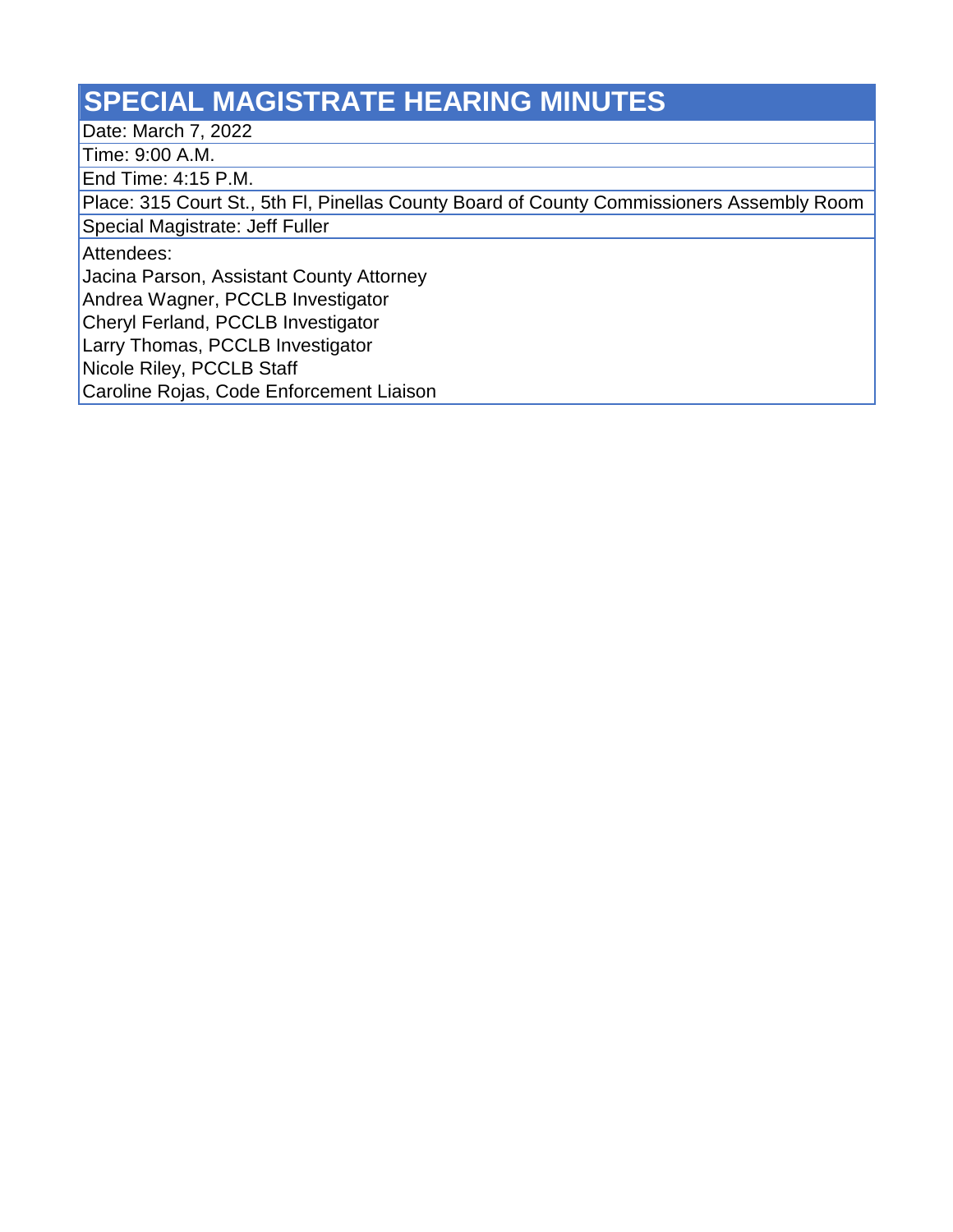| <b>Contested</b><br>Case # | <b>Presented</b><br>by | <b>PCCLB vs.</b>        | <b>Attorney</b>      | Witness(es)                           | <b>Verdict</b> | <b>Fine</b> |
|----------------------------|------------------------|-------------------------|----------------------|---------------------------------------|----------------|-------------|
| C21-637                    | AW                     | <b>ANAND SHAH</b>       | ERIC FELD, ESQ       | <b>SEAN GALARIS</b>                   | <b>DISMISS</b> |             |
| C21-638                    | AW                     | ANAND SHAH              | ERIC FELD, ESQ       | <b>SEAN GALARIS</b>                   | <b>DISMISS</b> |             |
| C21-639                    | AW                     | <b>ANAND SHAH</b>       | ERIC FELD, ESQ       | <b>SEAN GALARIS</b>                   | <b>GUILTY</b>  | \$573.98    |
| C21-1298                   | CF                     | ZULFIKAR VALJ           |                      | DAVID WARREN-TENANT OF PROPERTY       | <b>DISMISS</b> |             |
| C21-1299                   | CF                     | ZULFIKAR VALJ           |                      | DAVID WARREN-TENANT OF PROPERTY       | <b>GUILTY</b>  | \$543.02    |
| C21-550                    | AW                     | NEELAM T. UPPAL         | JACK E. DELCAMP, ESQ |                                       | <b>GUILTY</b>  | \$541.79    |
| C21-551                    | AW                     | NEELAM T. UPPAL         | JACK E. DELCAMP, ESQ |                                       | <b>GUILTY</b>  | \$2,041.79  |
| C21-567                    | AW                     | WAYNE DAVID HAROUTUNIAN | RYAN T. COX, ESQ     | RENEE HAROUTUNIAN (DEFENDANT<br>WIFE) | <b>GUILTY</b>  | \$549.38    |
| C21-568                    | AW                     | WAYNE DAVID HAROUTUNIAN | RYAN T. COX, ESQ     | RENEE HAROUTUNIAN (DEFENDANT<br>WIFE) | <b>DISMISS</b> |             |
| C21-569                    | AW                     | WAYNE DAVID HAROUTUNIAN | RYAN T. COX, ESQ     | RENEE HAROUTUNIAN (DEFENDANT<br>WIFE) | <b>DISMISS</b> |             |
| C21-570                    | AW                     | WAYNE DAVID HAROUTUNIAN | RYAN T. COX, ESQ     | RENEE HAROUTUNIAN (DEFENDANT<br>WIFE) | <b>GUILTY</b>  | \$549.38    |